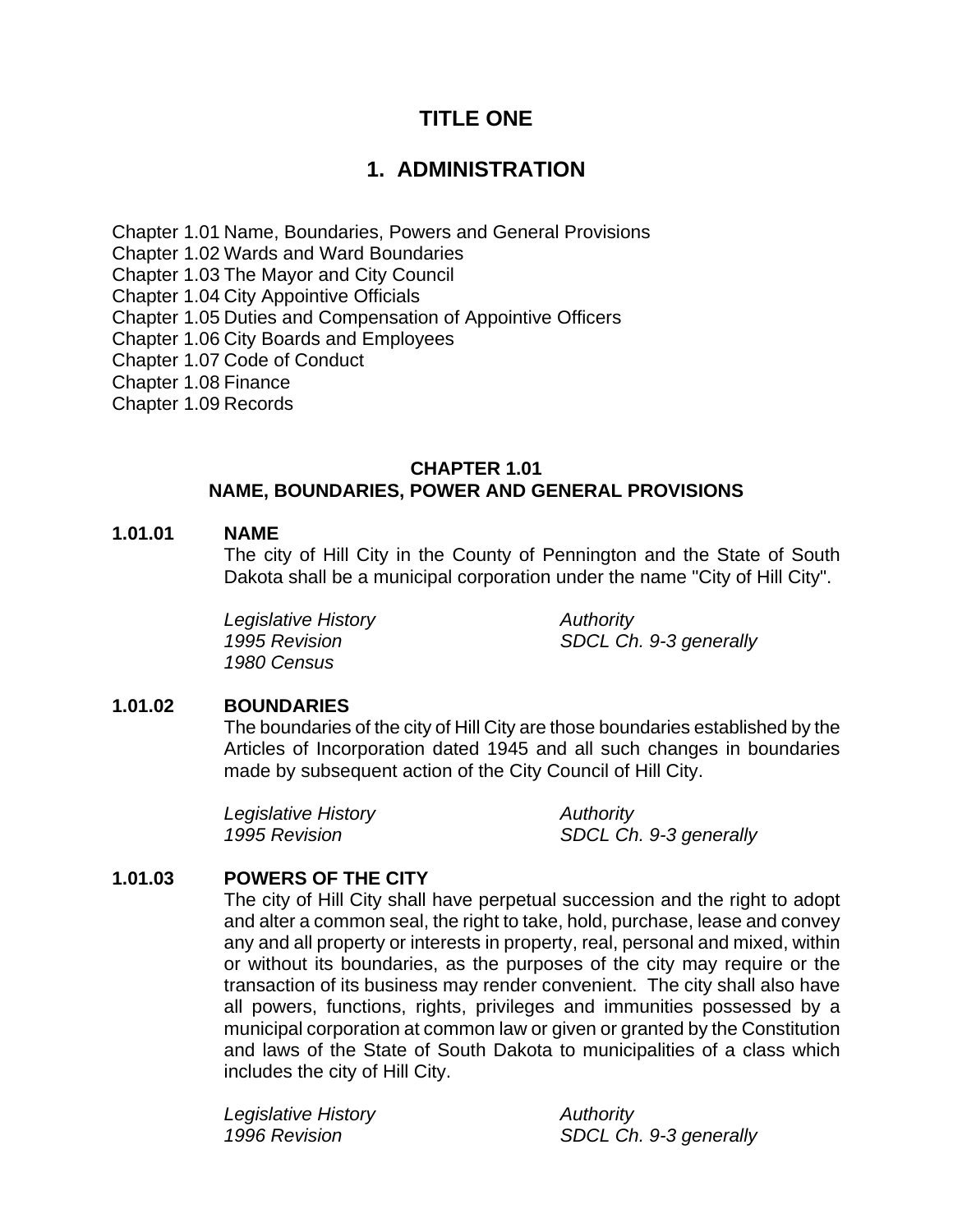# **1.01.04 SEAL OF HILL CITY**

The seal of Hill City shall be circular in form. In the center shall be the words 'Corporate Seal', elsewhere, the words "City of Hill City, South Dakota" shall be plainly legible.

*Legislative History Authority* 

*1996 Revision SDCL Ch. 9-3 generally*

# **CHAPTER 1.02 WARDS AND WARD BOUNDARIES**

#### **1.02.01 NUMBER OF WARDS** The city of Hill City is hereby divided into two (2) wards.

*Legislative History Authority Ordinance 1.20.1 (1981) SDCL 9-13-16,12-14-1*

#### **1.02.02 WARD BOUNDARIES**

Hill City shall be divided into two (2) wards. The boundary between the two wards shall be determined by the dividing line: beginning at the south boundary of Hill City following Spring Creek, downstream to south Newton Avenue, then north to Poplar Street, then west to Railroad Avenue, then north to the junction with East Main Street. All real property lying west of the described line shall be known as Ward One and all real property lying east of the described line shall be known as Ward 2. All real property north of east Main Street shall be known as Ward One and all real property south of east Main Street shall be known as Ward Two.

The polling place shall be the same for both Wards, said polling place being the City Hall wherever it is located from time to time.

*Legislative History Ordinance No.\_\_\_\_\_ (1974)*

# **1.02.03 WARD VOTING**

All eligible voters within the city of Hill City may vote in the municipal election and within their ward; an eligible voter is deemed to be one who is registered and has lived within the City limits 10 days and is currently residing within his respective ward within the City limits.

*Legislative History Authority 1974 Revisions Ord. No. 1.2 SDCL § 9-2-5 1996 Revisions*

# **1.02.04 TIME FOR ANNUAL MUNICIPAL ELECTION**

The annual municipal election shall be held as provided by statute and set by resolution of the City Council to be either the second Tuesday in April of each year or combined with the school district or county elections as provided by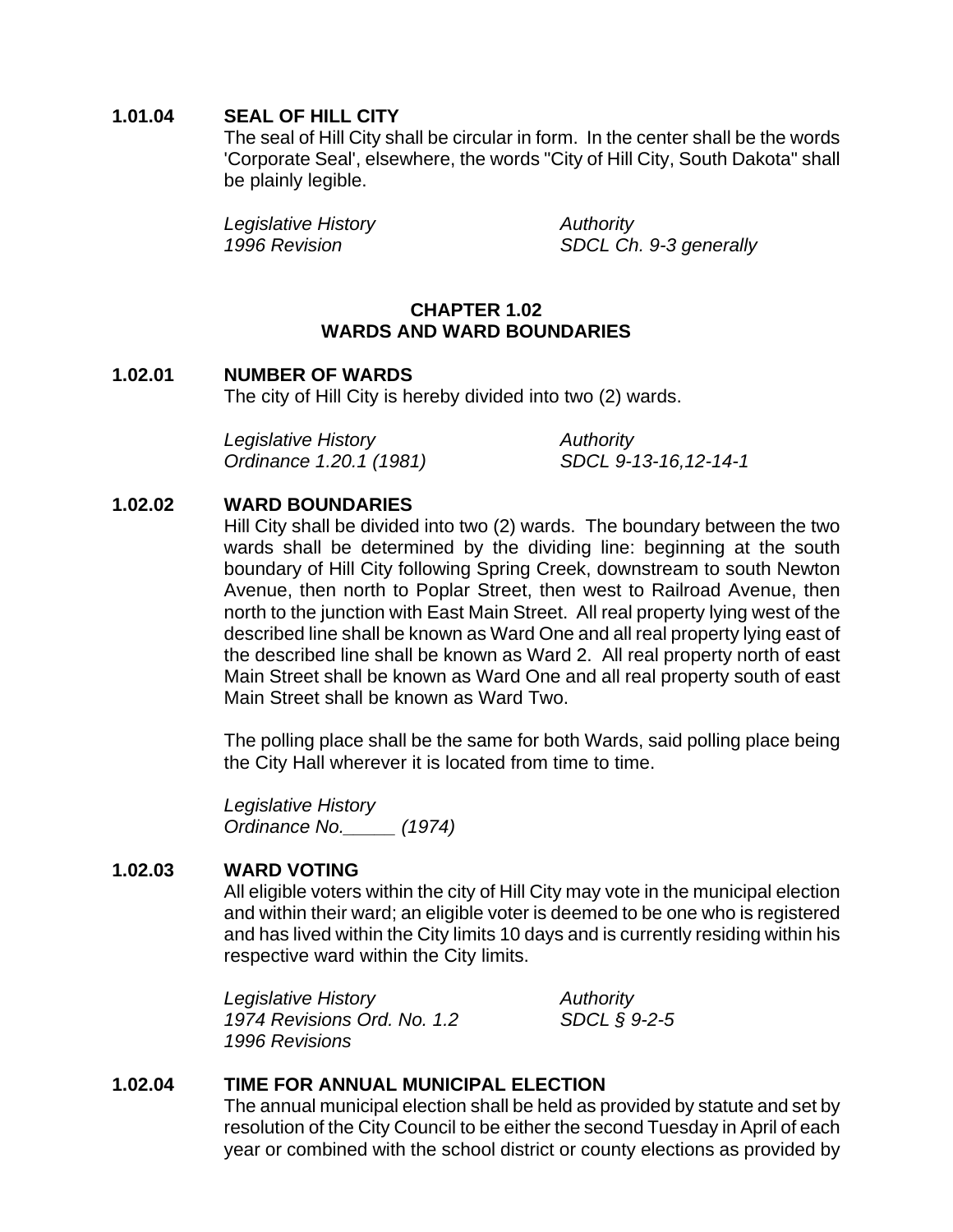law. The polls shall be open from seven o'clock in the morning until seven o'clock in the evening. Any person receiving the highest number of votes in a municipal election shall be declared elected.

*Legislative History Authority 1974 Revisions Ord. No. 1.21 SDCL Ch. 9-8 generally 1996 Revisions*

# **1.02.05 FILING OATH OR AFFIRMATION**

Upon notification of election in the manner prescribed by law a newly elected city official shall qualify within ten (10) days by filing an oath or affirmation for the office as required by the Constitution.

*Legislative History Authority 1974 Revisions Ord. No. 1.22 SDCL § 1-13-34 1996 Revisions*

# **1.02.06 TEMPORARY FILLING OF VACANCIES AMONG ELECTED OFFICIALS**

If there is a vacancy among the elected officials by death or resignation the City Council shall choose another to fill the vacancy until the next municipal election at which time the electors shall choose one to complete the unexpired term of the office.

**Legislative History Authority** *1974 Revisions Ord. No. 1.2 SDCL § 9-13-1, 1996 Revisions State ex rel. Jackson*

*v. Kerkow, 31 SD 491, 141 NW 377 (1913)*

# **1.02.07 SPECIAL ELECTIONS**

Special elections shall be conducted by the City in the manner prescribed by law and shall determine question as required by law or the governing body.

*Legislative History Authority 1974 Revisions Ord. No. 1.24 SDCL § 9-13-20 to 23 1996 Revisions*

# **1.02.08 PUBLICATION AND PRINTING OF BALLOTS**

The City Finance Officer shall be responsible for the publication in the City's legal newspaper of the nominees for offices and shall be responsible for having the ballots printed for the elections in Hill City.

*Legislative History Authority 1994 Revisions Ord. No. 1.25 SDCL § 9-13 1996 Revisions*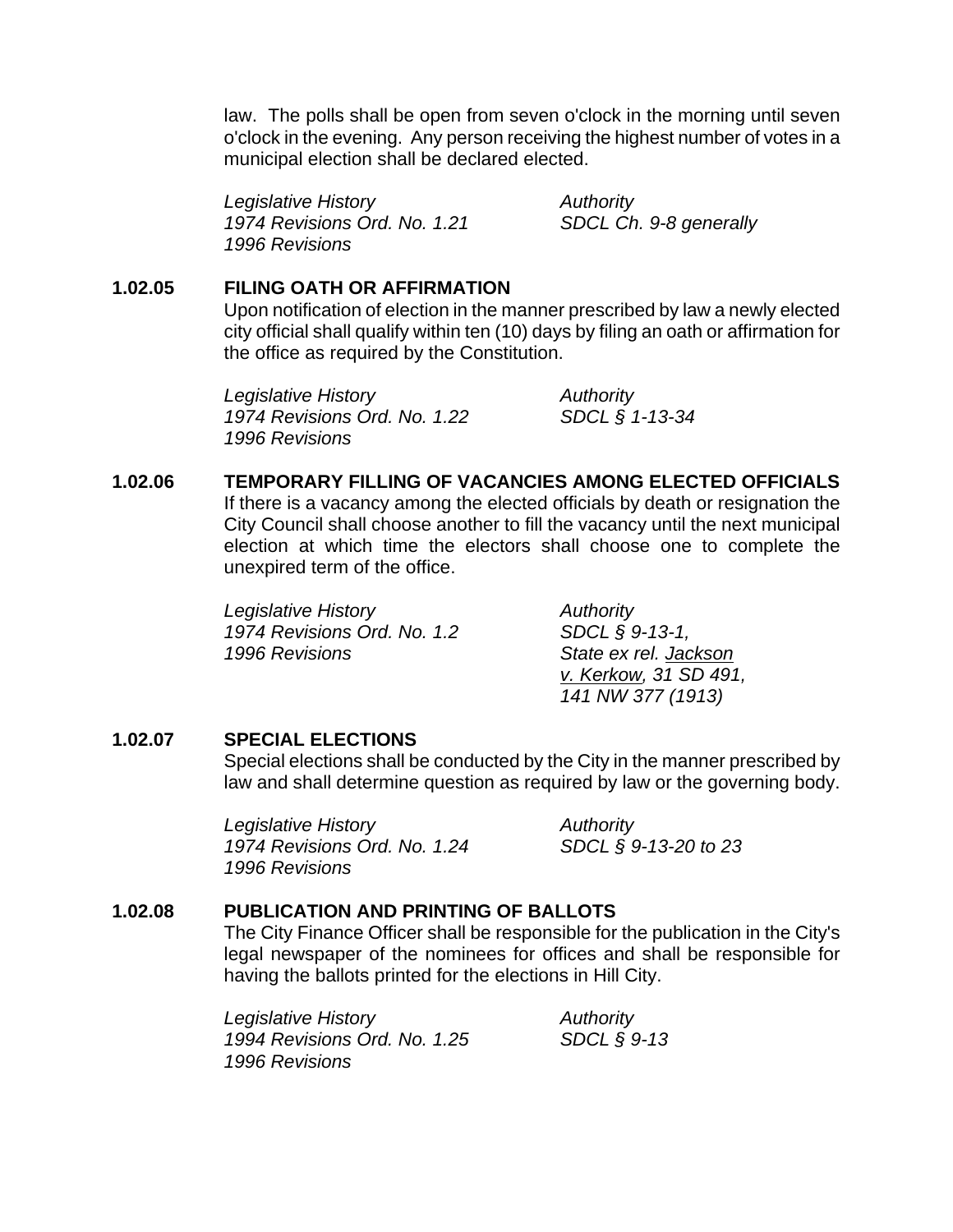#### **CHAPTER 1.03 THE MAYOR AND CITY COUNCIL**

#### **1.03.01 REGULAR MEETINGS OF THE CITY COUNCIL**

The Council shall meet in regular sessions on the second and forth Mondays of each month at the City Hall at such hour as the Council shall fix from time to time. If a regular meeting day shall be a holiday, the regular meeting shall be held on the day following or any other day Council approves.

*Legislative History Authority* 

*SDCL Ch. 9-8 generally*

#### **1.03.02 SPECIAL MEETINGS**

A special meeting of the City Council shall be called by the Finance Officer, or council President, or the Mayor, whenever the Mayor within discretion agrees, or whenever three Aldermen within their discretion agree. Notice shall be mailed to the Mayor and each Alderman at least twenty-four hours prior to the time set stating when and where and the object therefore, unless such person(s) can be reached by telephone two (2) hours ahead of the time set.

*Legislative History Authority* 

*1996 Revisions SDCL Ch. 9-8 generally*

# **1.03.03 OFFICE OF THE MAYOR**

The Chief Executive Officer of the city shall be the Mayor, who shall be elected from the City at large for a term of two years or until his successor is elected and qualified. He must be a qualified elector of the City and shall have resided therein for at least one year prior to his election.

*Legislative History* **Authority** *Authority 1974 Revisions:Ord No. \_\_\_ SDCL § 9-8-1 1996 Revision*

#### **1.03.04 DUTIES OF THE MAYOR**

The Mayor of Hill City shall have within his power the following, which may be considered duties with regard to the capacity of his position:

- A. The Mayor of the City shall have those duties as prescribed by the laws of the State of South Dakota, the ordinances of the City of Hill City and the City Council in accordance to the above mentioned state law.
- B. He shall appoint all officers of the City, but such appointments must be approved by the City Council.
- C. Except as otherwise provided by law, he shall have the power to remove from office any officer appointed by him with council approved.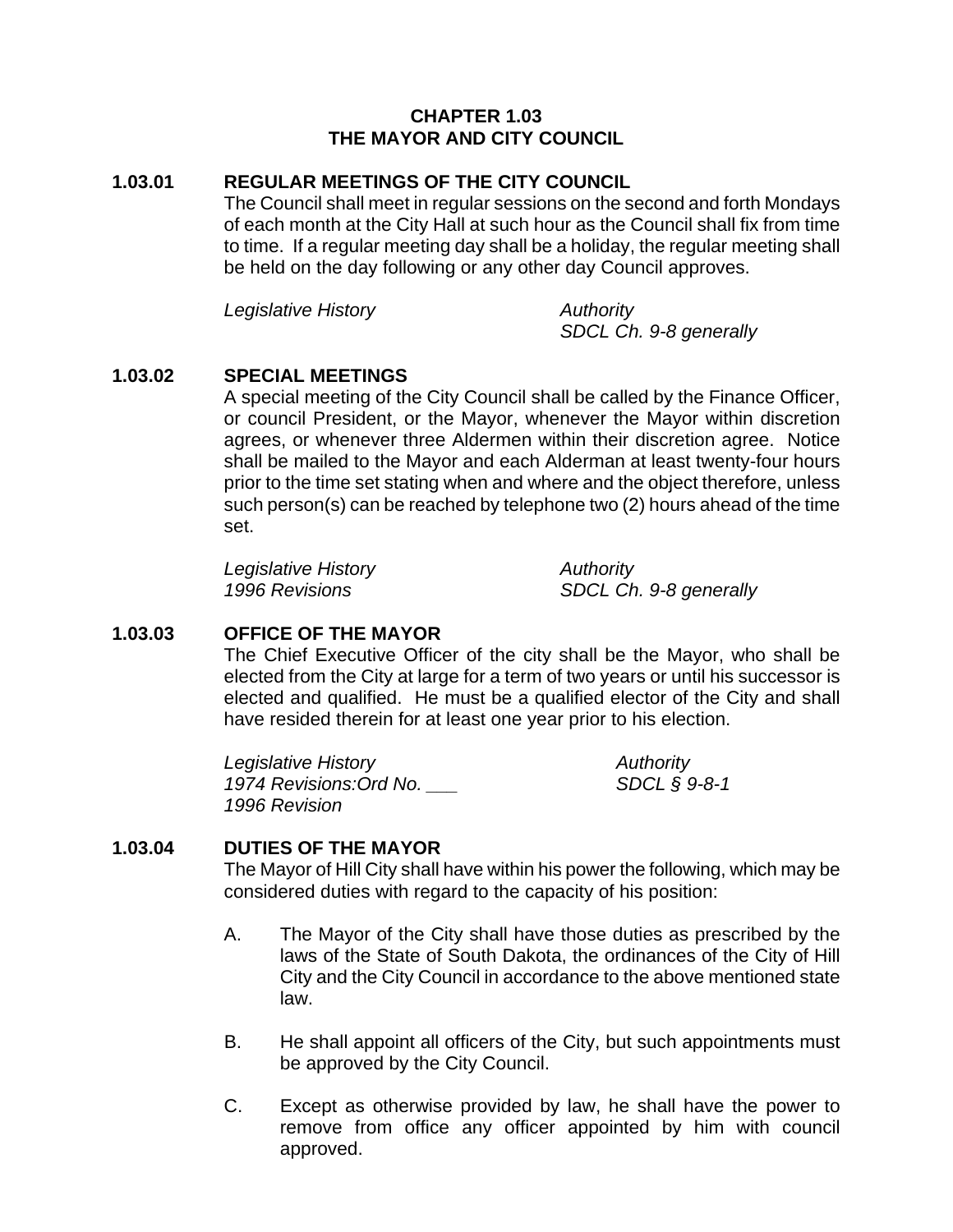- D. Within the jurisdiction of the municipality, he shall have all the powers conferred by law upon sheriffs to suppress disorder and to keep the peace.
- E. He shall annually provide the Council with information relative to the affairs of the City and recommend for their consideration such measures as he deems expedient.
- F. He shall also have the power to sign or veto any ordinance or measure passed by the City Council and the power to veto any part or any item of any ordinance to resolution appropriating money. Said veto may be overridden with a three-fourths  $(3/4)$  vote.

*Legislative History* **Authority** *Authority 1996 Revisions SDCL Ch. 9-8 generally*

# **1.03.05 ALDERMEN; ELECTION AND DEFINITION OF**

Two Aldermen shall be elected at large from each ward for a term of two years until their successors are elected and qualified. There shall be one Alderman elected from each ward at each annual election for the regular term. Each Alderman shall be a resident and a qualified elector of the ward from which he is elected, and shall have resided in the City at least one year prior to his election.

| Legislative History     | Authority       |
|-------------------------|-----------------|
| 1974 Revisions: Ord No. | SDCL $\S$ 9-8-4 |
| 1996 Revision           |                 |

# **1.03.06 PRESIDING OFFICERS OF CITY COUNCIL**

At the first regular meeting after the annual election in each year and after qualification of the newly elected Aldermen, the common council shall elect from among its own members, a President and Vice President who shall hold their respective offices for the Municipal year.

*Legislative History Authority 1974 Revisions SDCL § 9-8-7 1996 Revision*

# **1.03.07 CHAIN OF COMMAND**

The President of the Council, in the absence of the Mayor, shall be the presiding officer of the Council and during the absence of the Mayor, or in the event of his temporary disability, the President shall be acting Mayor and possess all of the powers of the Mayor. In the absence or disability of the Mayor and President of the Council, the Vice President shall perform the duties of the Mayor and President of the Common Council.

*Legislative History Authority 1994 Revisions Ord. No. SDCL § 9-8-7*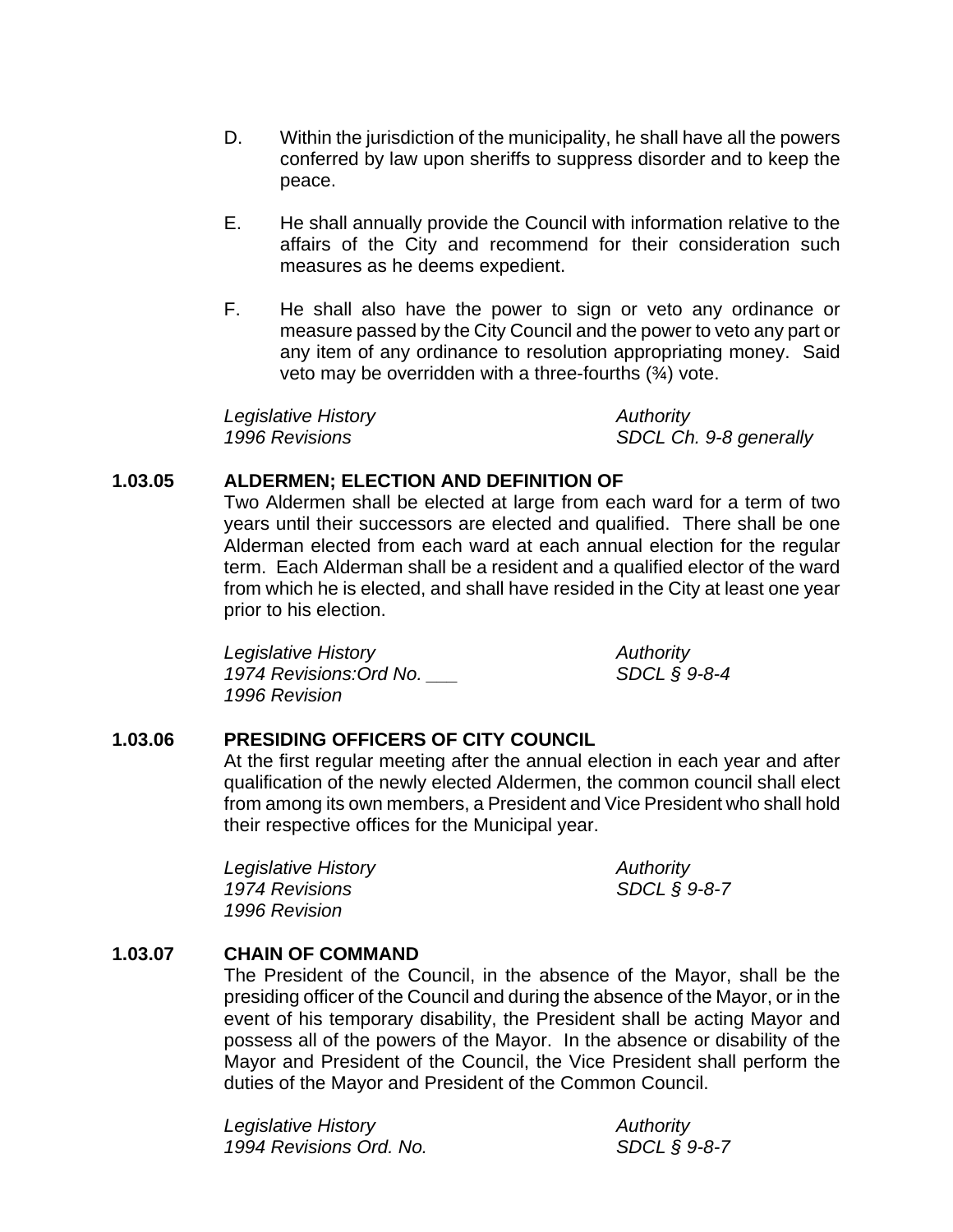*1996 Revisions*

# **1.03.08 COUNCIL ORDER OF BUSINESS**

The mayor shall call to order all council meetings and the city finance officer shall call the roll, noting if a quorum is present so as to conduct business in the prescribed manner. Unfinished business from preceding meetings shall be taken up in order, unless some other business be made the special order of the meeting. The council may, from time to time, adopt an agenda format.

#### **1.03.09 QUORUM**

A majority of the Aldermen elected shall constitute a quorum to do business, but a smaller number may adjourn from time to time. The meetings of the common council shall be open to the public.

*Legislative History Authority 1974 Revisions Ord. No. SDCL § 9-8-8 1996 Revisions 2005 Revisions*

# **1.03.10 SPECIAL MEETINGS OF THE CITY COUNCIL**

The Council shall meet in special session whenever:

- A. The Mayor, or in his absence the President of the Council, notifies the members of the Council stating time and place of the special meetings, or whenever
- B. Two (2) or more members of the Council make a written request to the Mayor, or in his absence to the President of the Council, for a special meeting of the Council, who upon receipt of the written request for a special meeting, shall notify the members of the Council stating time and place of the special meeting. Any such special meeting as requested by two (2) or more Council members must be held no later than forty-eight (48) hours following the time the written request is presented.
- C. If the above-mentioned special meeting is called in order to accommodate a private citizen in order to expedite a request by said citizen, that private citizen shall pay the cost of such special meeting at the following rate: \$425.00.

*Legislative History Authority 1974 Revisions Ord. No. SDCL Ch. 9-8 generally 1996 Revisions 2005 Revisions*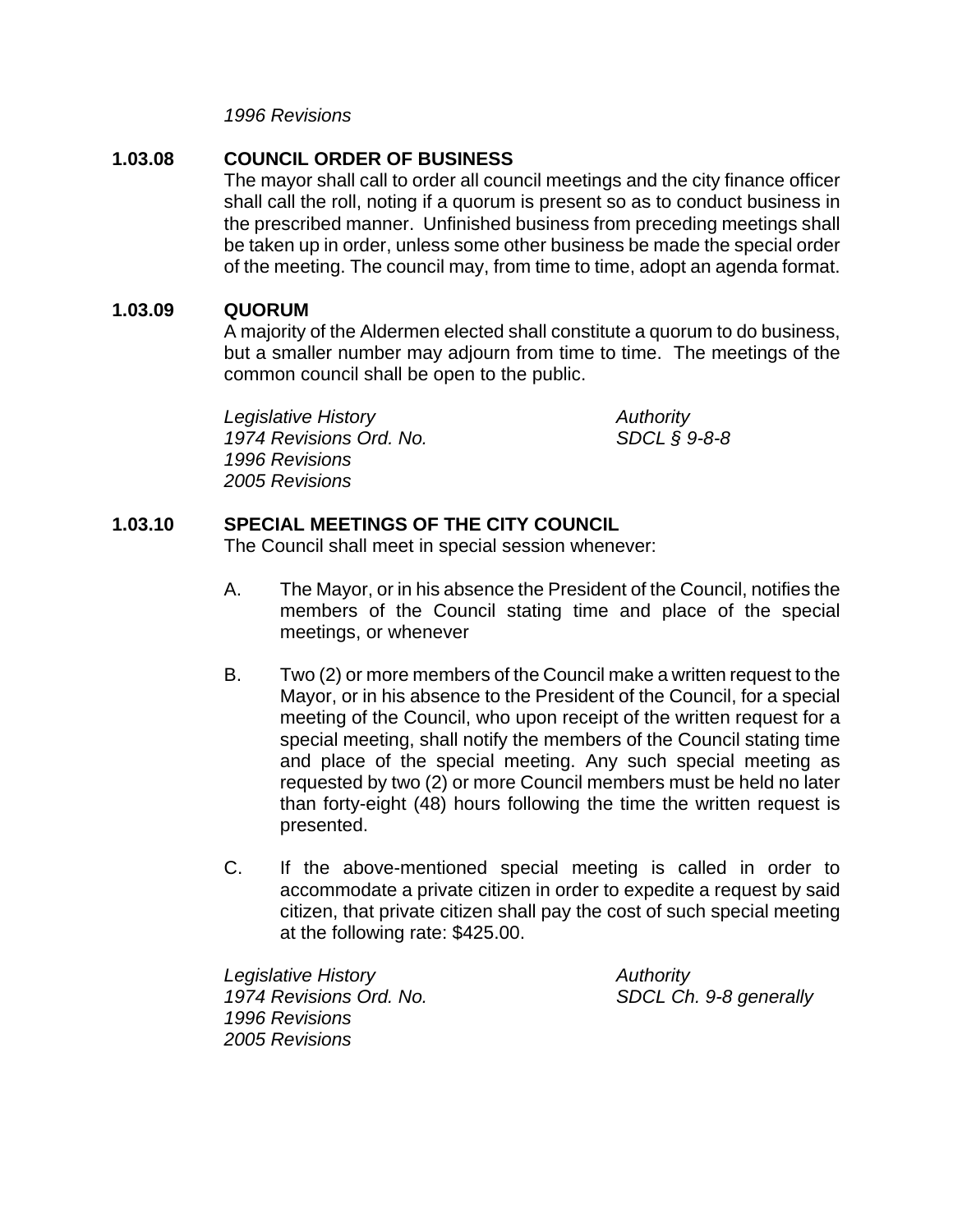# **1.03.11 RULES**

Robert Rules of Order, Revised, shall be followed except when in conflict with a city ordinance. In addition the following rules and ordinances are adopted for the conduct of council meetings:

- A. If a quorum is not present at the opening of the meeting, a lawenforcement officer may be sent to compel absent members to attend.
- B. Reports made to the council for record shall be reduced to writing.

*Legislative History 2005 Revisions*

#### **CHAPTER 1.04 CITY APPOINTIVE OFFICIALS**

# **1.04.01 APPOINTMENT BY MAYOR**

The Mayor, with the approval of the City Council, shall appoint the officers described in this chapter, and such officer shall then enter upon the discharge of their duties as soon as they have qualified, and shall hold office until appointment and qualification of their successors. Salaries of such officers shall be fixed by resolution. Said appointments shall be made at the first meeting in May, annually, except in election years when said appointments shall be made the first month following the mayoral election.

*Legislative History Authority 1974 Revisions Ord. No. SDCL § 9-14-3 1996 Revisions 2004 Revisions*

# **1.04.02 CITY ATTORNEY**

In addition to those duties prescribed for a City Attorney by South Dakota Law, the City Attorney shall represent the City in all matters of City business, prepare such ordinances, notices, or other papers as are incidental to the affairs of the City, advise the City officials with respect to legal affairs of the City, to represent the City in litigation in which the City is named as a party. The City Attorney shall be entitled to reasonable compensation to be fixed by the governing body. In case of the absence of the City Attorney or his/her incapacity, or in matters deemed by the governing body to be of great importance to the City, or matters in which the City governing body deems the City Attorney needs assistance, a special attorney may be employed at such reasonable pay as shall be directed by them.

*Legislative History* **Authority** *Authority* 

*1996 Revisions SDCL Ch. 8-9 generally*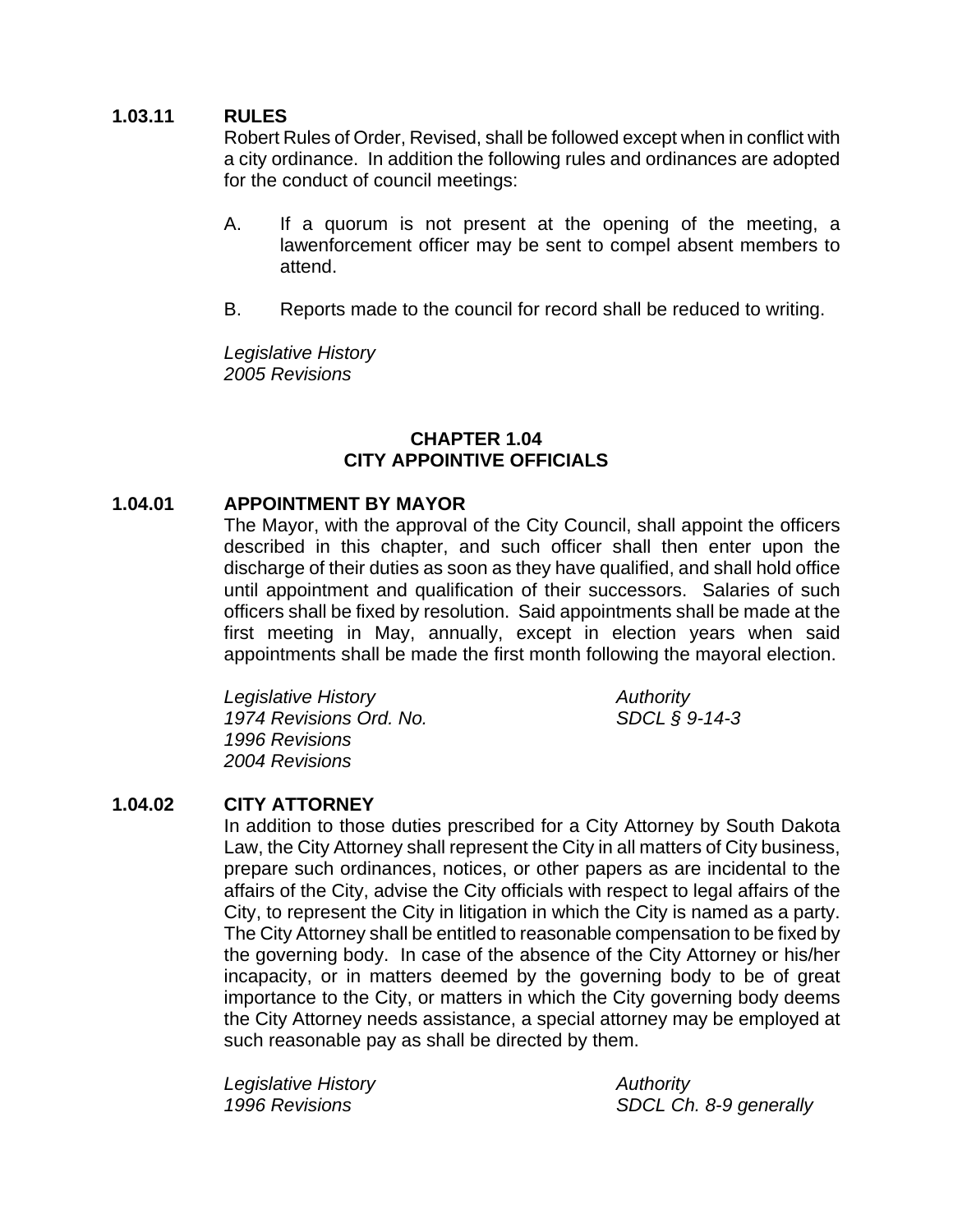# **1.04.03 CHIEF OF POLICE**

The Chief of Police shall have the general supervision of all members of the police force, and shall insure that the ordinances of the City of Hill City and the laws of the State of South Dakota are enforced within City limits. His/her duties include all those which are ordinarily undertaken by the Chief of Police and granted by local ordinances and the State. In lieu of a Chief of Police, the City may contract for law enforcement service with any appropriate law enforcement agency.

*Legislative History Authority 1996 Revisions SDCL Ch 9-14 generally Contract Law Enforcement Agreement* 

# **1.04.04 FINANCE OFFICER, ENGINEER, ADMINISTRATOR**

The governing board of municipalities of the first class shall appoint an Auditor, Treasurer, Attorney, Engineer, Chief of Police, City Administrator, and such other officers as needed and provided for by ordinance. The governing board of municipalities of the second and third class shall appoint an Auditor or Clerk, Treasurer and such other officers as needed and provided for by ordinance. By resolution of the governing board of a municipality, the board may choose to appoint a Finance Officer instead of an Auditor or Clerk and Treasurer. The Finance Officer shall perform all of the duties of the Auditor or Clerk and Treasurer except where duplicate records are required, only one set of records is necessary. The Finance Officer shall be bonded in the same amount as is required for the Treasurer.

| Legislative History     | Authority     |
|-------------------------|---------------|
| 1994 Revisions Ord. No. | SDCL § 9-14-1 |
| 1996 Revisions          |               |

# **1.04.05 CITY ADMINISTRATOR**

- a. Creation of Office. The office of the City Administrator is hereby created. The City Administrator shall be the chief administrative officer of the City and shall be responsible to the City Council for the proper administration of all affairs of the City.
- b. Appointment of City Administrator. The City Administrator shall be appointed by the mayor with the consent of a majority vote of the City Council for an indefinite term.
- c. Powers and Duties of City Administrator. The City administrator shall perform all duties and have all powers as provided by law and by resolution or motion of the City Council.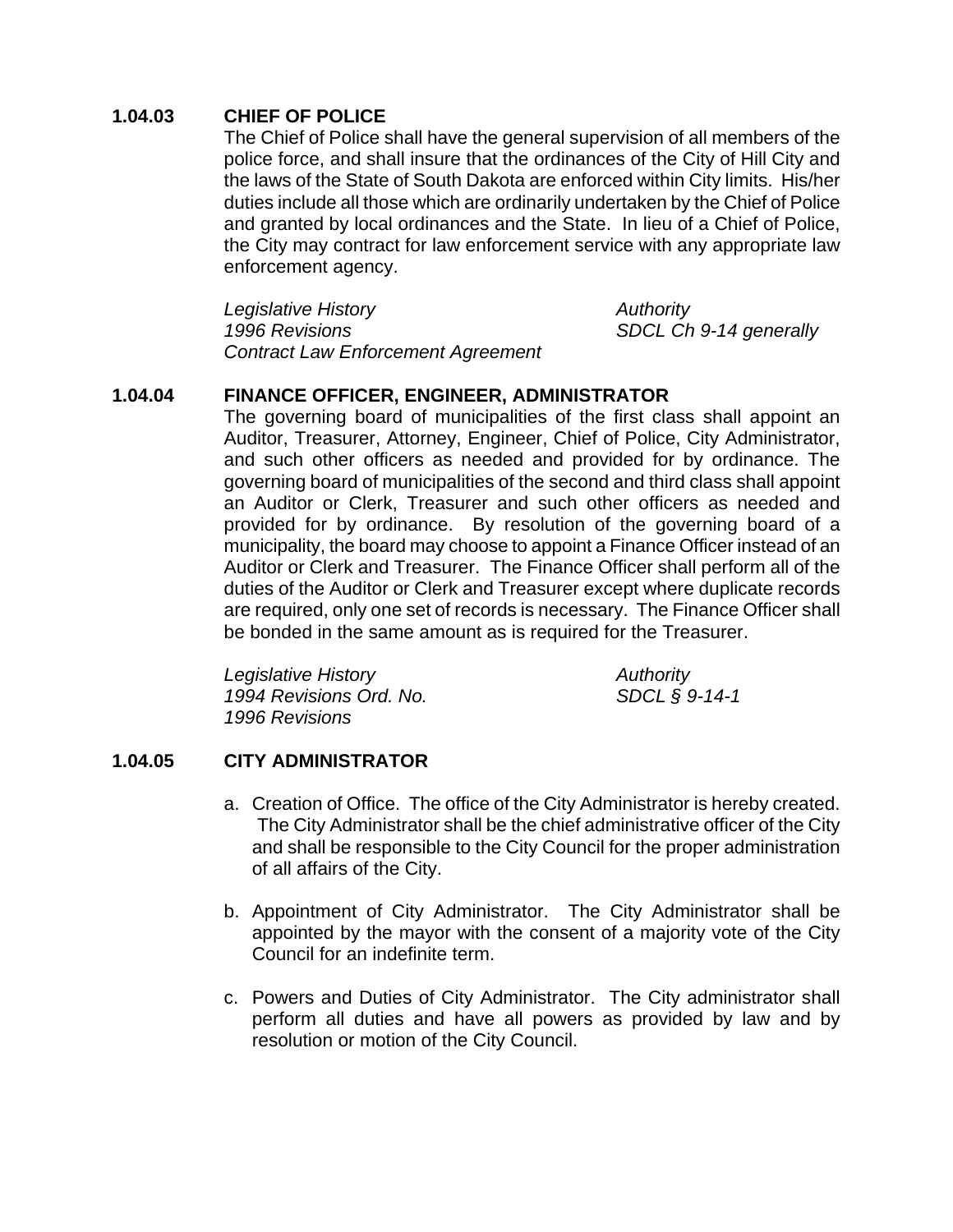#### **1.04.06 OTHER APPOINTIVE OFFICERS AND/OR EMPLOYEES**

The governing body shall by resolution, appoint any such other City officers and employees as may be necessary, and at any such salary or wage as may be deemed appropriate.

*Legislative History* **Authority** *Authority* 

*1996 Revisions SDCL Ch 9-14 generally* 

#### **1.04.07 VACANCIES IN APPOINTIVE OFFICES**

In the event of death, resignation, or removal from office of an appointed officer, the Mayor shall make such appointments as necessary to fill the unexpired portion of the term. Such appointments made by the Mayor shall be subject to the concurrence by the majority of the members of the City Council.

| Legislative History | Authority            |
|---------------------|----------------------|
| 1996 Revisions      | <b>SDCL Ch. 9-14</b> |

#### **1.04.08 REPORTS BY APPOINTIVE OFFICERS AND BOARDS**

Every appointive officer and all boards shall make such reports to the City Council as required by the Council.

*Legislative History Authority 1996 Revisions SDCL Ch. 9-14* 

# **1.04.09 DELIVERY OF BOOKS AND RECORDS**

Within five (5) days after the expiration of his term of office, each officer or employee shall turn over to the Mayor or his successor, all books, papers, files, records and other property or things belonging to the City which may be in his possession or under his control.

*Legislative History Authority 1996 Revisions SDCL Ch. 9-14*

# **CHAPTER 1.05 DUTIES AND COMPENSATION OF APPOINTIVE OFFICERS**

# **1.05.01 DUTIES GENERALLY**

The officers of the City of Hill City shall have the powers and perform the duties as specified and all other powers and duties as given or required by the laws of the State of South Dakota, ordinances of the City of Hill City, and such other powers and duties as the City Council may from time to time order, not inconsistent with the laws of the State.

*Legislative History Authority* 

*1996 Revisions SDCL Ch 9-14 generally*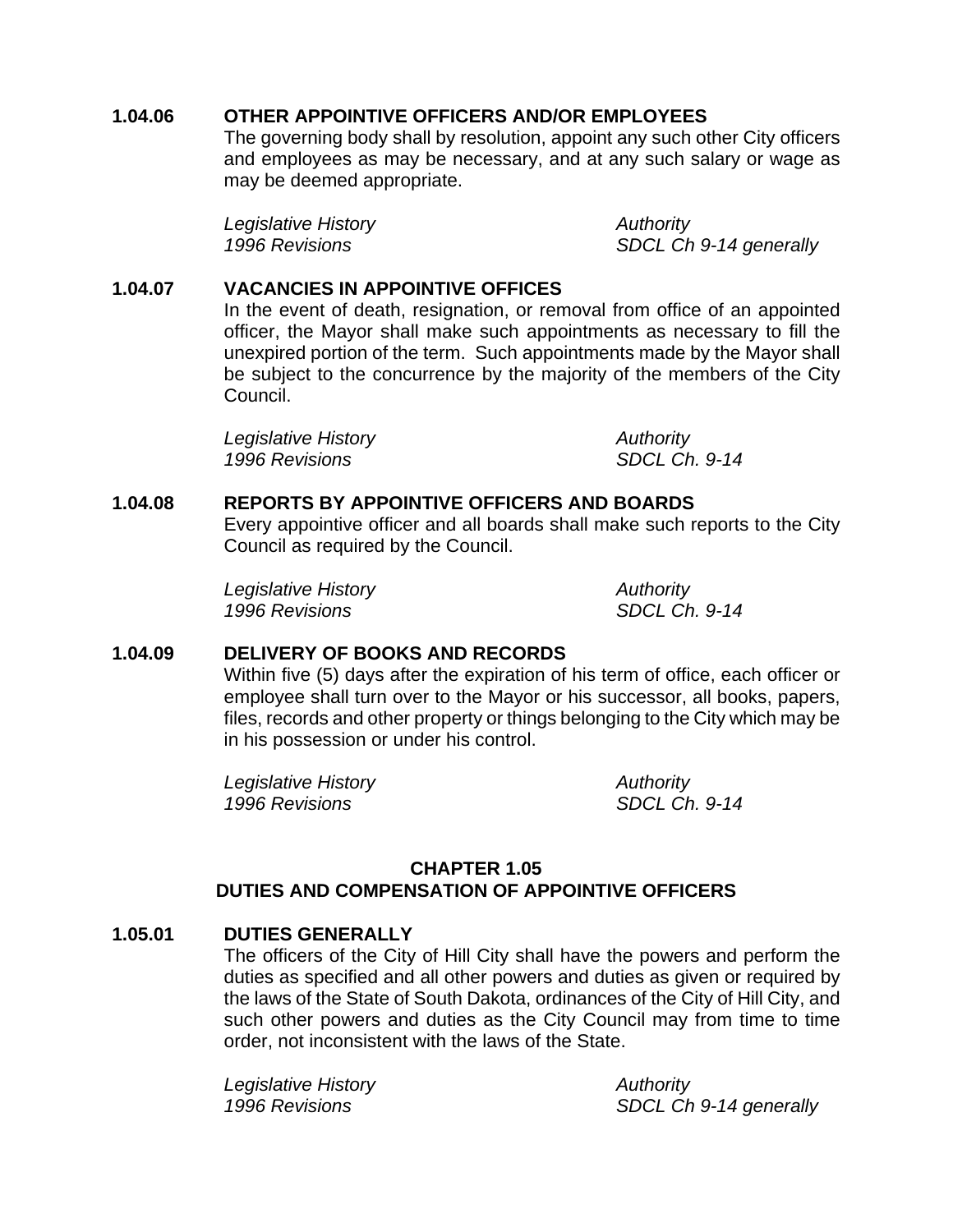# **1.05.02 COMPENSATION; DEFINITION OF**

Compensation, under this chapter, means the same as reimbursement or repair or covering the costs of such specified items which would be included in repair.

*Legislative History* **Authority** *Authority* 

*1996 Revisions SDCL § 9-12-1 and Ch. 9-14 generally*

# **1.05.03 COMPENSATION; GENERAL APPLICATION**

The City of Hill City may appropriate funds to pay the necessary expenses of its officers or employees in conducting such business or attending such meetings as the governing body shall determine necessary to carry out authorized municipal activities.

| Legislative History | Authority         |
|---------------------|-------------------|
| 1996 Revisions      | $SDCL$ § 9-12-2;  |
|                     | see also Ch. 9-14 |

# **1.05.04 PERSONNEL POLICIES AND BENEFITS**

The City Council of the City of Hill City shall have the power and authority to establish and from time to time amend by resolution, personnel policies for City employees which shall include but are not limited to, policies regarding job descriptions, salaries and employee benefits such as sick leave and vacation leave.

*Legislative History 1996 Revisions*

#### **CHAPTER 1.06 CITY BOARDS AND EMPLOYEES**

# **1.06.01 SUPERVISION OF PARKS**

City parks shall be under the supervision of the Park Board. The purpose of the Park Board shall be to establish, improve, care for, regulate and manage a system of public parks and parkways in and for the City of Hill City. Said Park Board shall be under the control and supervision of the governing body, and the governing body shall prescribe all rules, regulations, and responsibilities of said Park Board.

- A. Composition: The Park Board shall be composed of five members, to serve without pay, each of whom shall be a resident of the City.
- B. Members Not to Be Elected Officer: The members of the Park Board shall not hold any elective office in the government of the City.
- C. Appointment: The members of the Park Board shall be appointed by the Mayor with the approval of the Common Council of the City.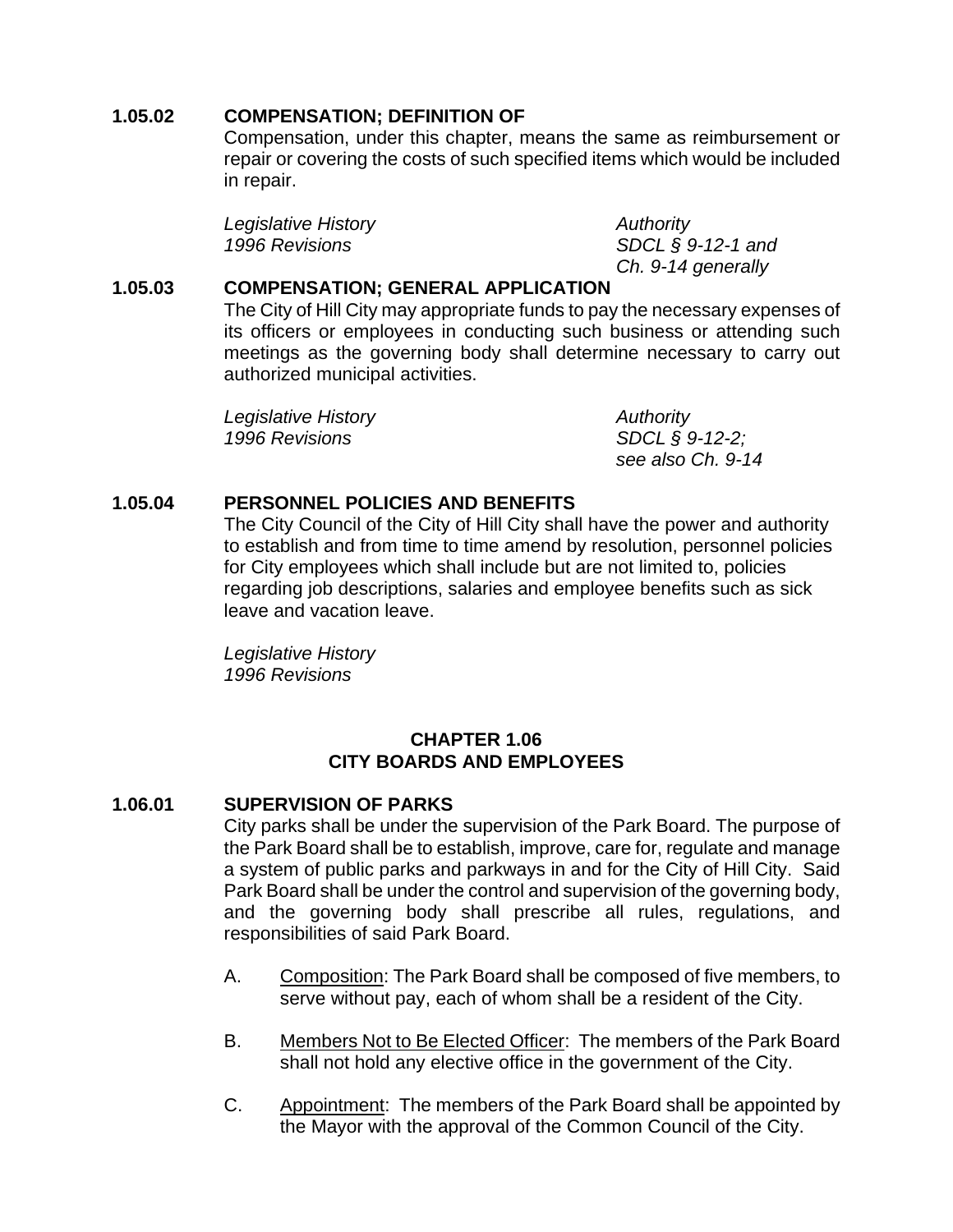- D. Terms: After the passage of the amendment to the Park Board Ordinance, the governing body shall appoint five members to the Park Board. One member shall be appointed to hold office until the first regular meeting of the governing body in May after his appointment and until his successor is appointed and qualified, and one to hold office for one year, and two to hold office for two years, and one to hold office for three years after the first meeting in May after his appointment and until his successor is appointed and qualified.
- E. Vacancies: Any vacancy on the Park Board shall be filled for the unexpired term of the member vacating such Board in the same manner as is required for a regular appointment and shall also qualify for such position as is provided herein.
- F. Qualification of Members: The President and Treasurer of the Park Board, before entering upon his or her official duties, shall give bond to the City in the amount of \$2,500.00 for the faithful performance of his or her duties shall take and file in the City Finance office with said bond, the usual oath of office required for appointive officers of the City. The City shall pay any premium for the bonds required to be given by members of the Board or its officers or its employees. All official bonds required under the provision of this Ordinance shall be approved by the Council of the City of Hill City.
- G. Meetings: The Park Board shall hold regular meetings at least once each month and as many special meetings as it deems proper.
- H. Officers: At the first regular meeting of the Park Board in May of each year, the Board shall elect from its members a president, vicepresident, secretary and treasurer, each of whom shall serve until the first meeting of said Board in May of the following year. The vicepresident shall act in the absence or disability of the president. In case of death or retirement of an officer, a successor shall be elected immediately.
- I. Quorum: Three (3) members of the Park Board shall constitute a quorum for the transaction of business.
- J. Affirmative Action: An affirmative vote of at least three (3) members of the Park Board shall be necessary to authorize any action of the Board.
- K. Records: The secretary of the Park Board shall keep a record of its proceedings and make such reports as may be required by the Board. In the absence or inability to act, the Board may appoint a secretary pro temp to perform his or her duties. The records of such Board kept by its secretary shall be competent evidence of the proceedings of such Board and kept on file at the City Finance Office.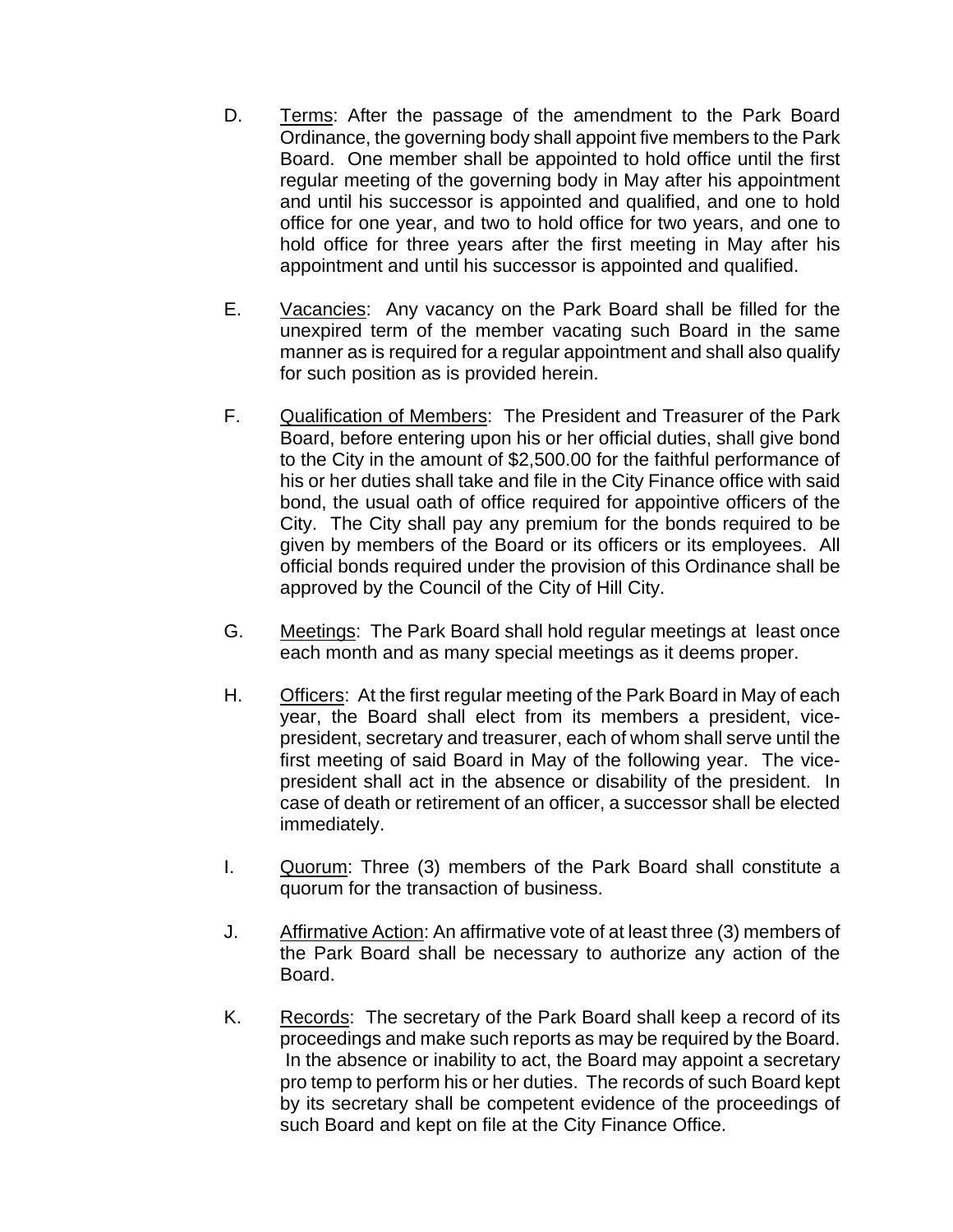- L. Reports: A member of the Park Board shall report to the City Council at the next meeting of the City Council which follows the regular monthly meeting of the Park Board.
- M. Powers and Duties: The Park Board shall have all of the powers and duties and be subject to limitations and enjoy those privileges and immunity as provided by State Law.
- N. Limitations: The Park Board shall obtain approval from the Common Council before taking action on any capital expenditures in excess of Three Hundred Dollars (\$300.00).
- O. Contributions, Donations and Monies: Monies received from contributions, donations and income generated from park promotions shall be placed in the City's account in the local bank and designated for the Park Board with the authorized signature being the City Finance Officer.
- P. Payment of Funds: The City Finance Officer shall pay out funds from said account upon requisition of the president and secretary of the Board and pay warrants drawn and executed as other warrants for general expenditures.

# **1.06.02 PROTECTION OF PARK PROPERTY**

It is unlawful to deface, damage, or in any way interfere with any structure or property in any city park. The penalty for violation of this section shall be \$50.00.

# **1.06.03 PROTECTION OF TREES**

It is unlawful to interfere with or damage any trees or vegetation in any city park. The penalty for violation of this section shall be \$50.00.

# **1.06.04 RUBBISH**

It is unlawful to throw or deposit any refuse or garbage of any kind in any city park or any body of water within or adjoining a city park, unless such garbage or refuse is deposited within a proper receptacle. The penalty for violation of this section shall be \$50.00.

# **1.06.05 DRIVING IN PARKS**

It is unlawful to drive any vehicle upon the grass or planting space in a city park, except places provided or parking and driving. The penalty for violation of this section shall be \$50.00.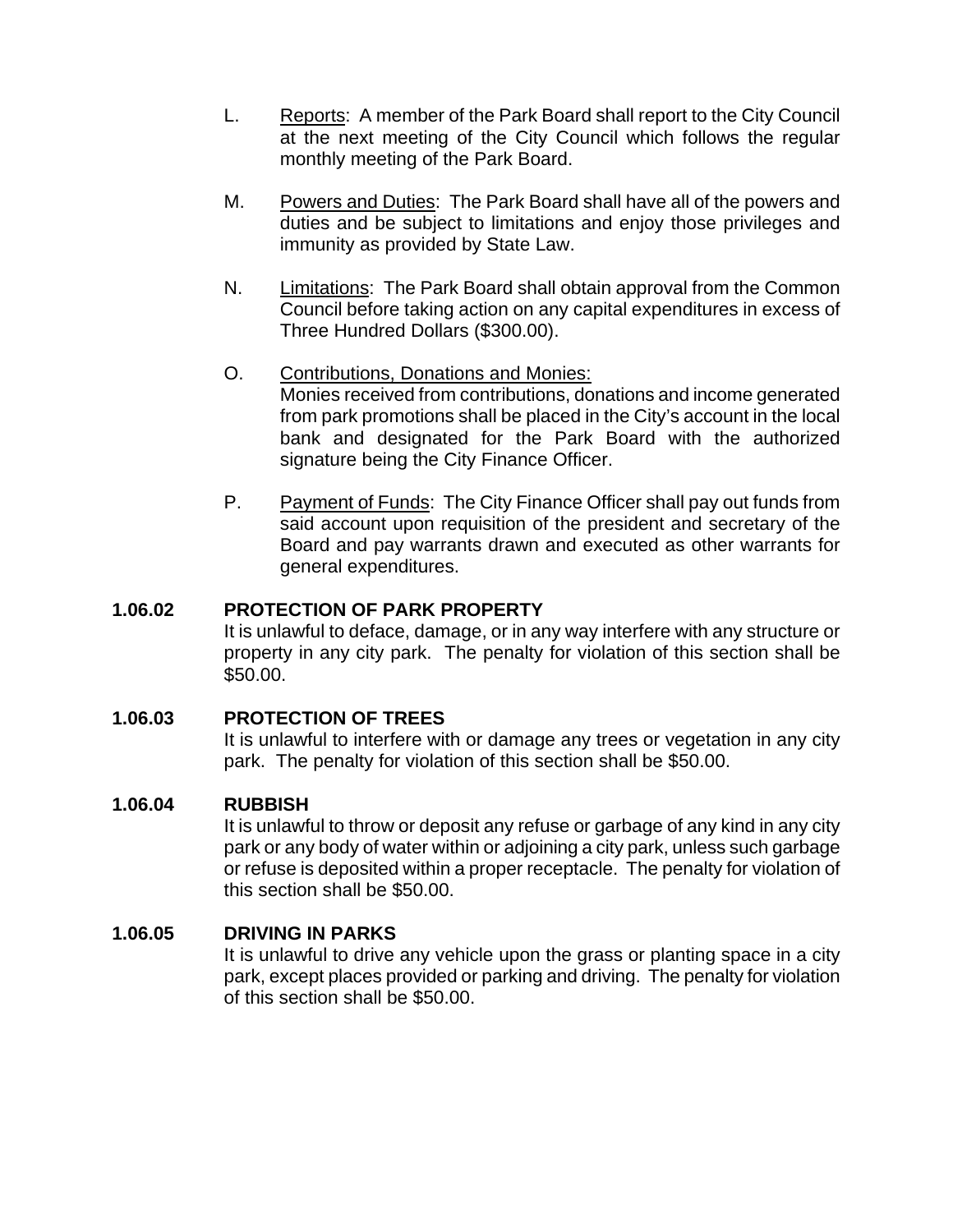#### **1.06.06 SELLING MERCHANDISE**

It is unlawful to peddle or offer for sale any merchandise in a city park without permission from the Park Board. The penalty for violation of this section shall be \$50.00.

*Legislative History Authority for 1-6-1 through 1-6-6 SDCL Ch 9-14 generally 1986 Revisions Ord. No. 1.05.05 1996 Revisions*

# **1.06.07 CEMETERY AND CEMETERY SUPERINTENDENT**

The City Council shall have the authority and responsibility to own, care for and maintain a cemetery. The town finance officer shall have the responsibility for the receipt and disposition of all fees, money gifts, deposits, perpetual care payments and the establishment and control of all cemetery funds, the issuance of all lot sale certificates. The cemetery superintendent shall be the actual supervisor of all work done at the cemetery and shall keep a record of all lost, sold and used. The City Finance officer duplicate and keep a separate record of lots sold and used. The cemetery superintendent shall also be hired by the City Council for a term established by the City Council.

# **1.06.08 LIBRARY**

# **Board of Trustees**

The public library shall be governed by a board of public library trustees. The name of the board shall be "The Board of Trustees of the Hill City Library". The purpose of the Board of Trustees is to oversee the operation of the public library. The Board of Trustees shall consist of five voting members appointed by the City Council; one member of the City Council shall be appointed by the Mayor to serve as a voting member; and, the city librarian shall be a non-voting member of the Board of Trustees. In addition, the City Council may appoint additional members as may be required by intergovernmental agreements or law.

The Board of Trustees shall perform the functions authorized by South Dakota Codified Laws. The Board of Trustees shall adopt bylaws for the conduct of their business and adopt policies for the selection of library materials, the governance of the library, and the use of public library services and materials. The Board of Trustees shall prepare and submit an annual budget request to the City Council and adopt a final budget within the funds the City Council determines to appropriate for the public library. The Board of Trustees may contract for the provision or improvement of services. It may also contract with the school district for provision of any or all school library services.

*Authority: SDCL 14-2-35 through SDCL 9-14-41*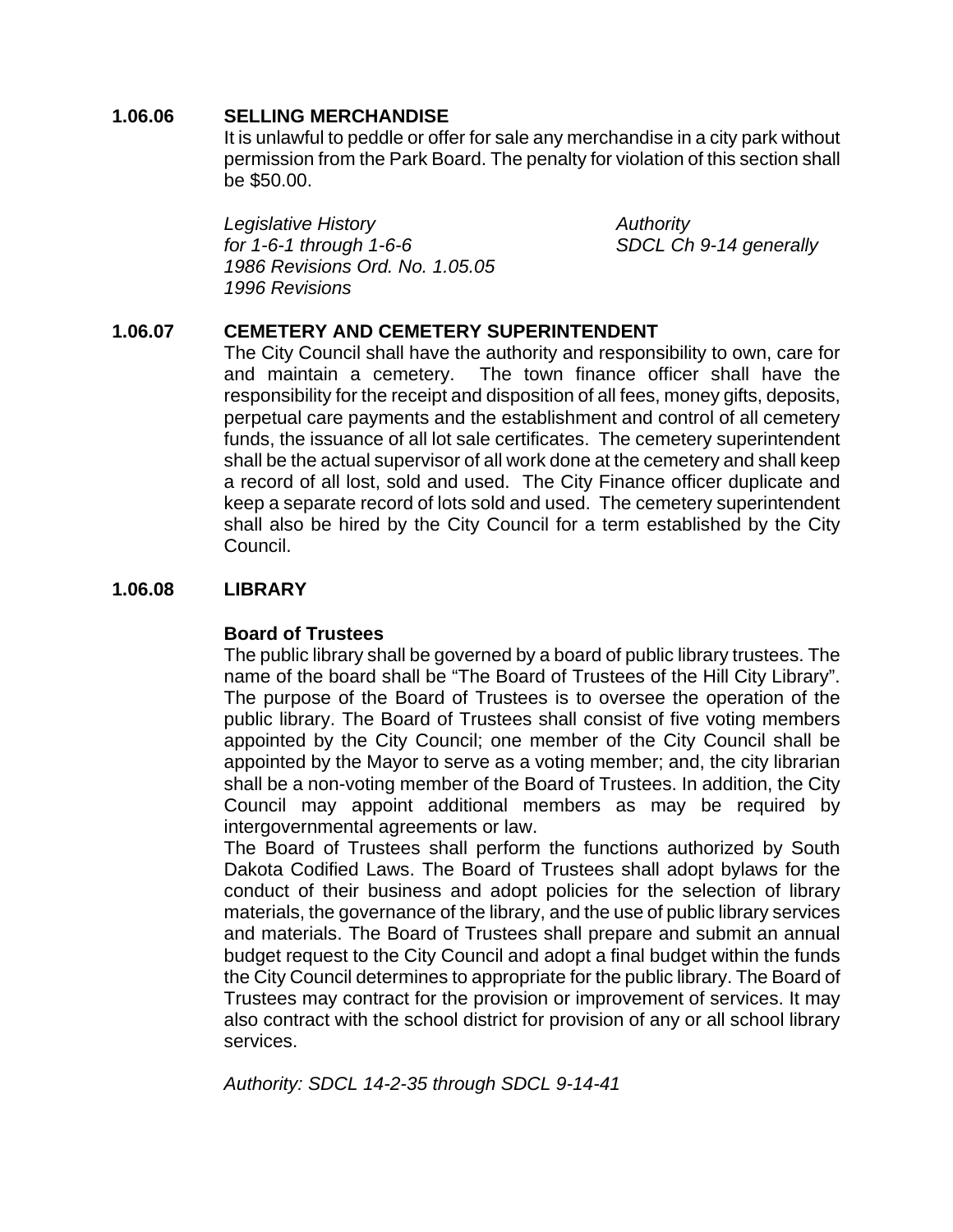#### **Librarian**

The Board of Trustees shall appoint a librarian on an annual basis. The librarian shall be an employee of the City, shall receive the benefits provided all other City employees, and shall be subject to all City personnel rules and policies. The librarian shall be paid the rate of compensation and benefits established by the City Council.

The librarian will be responsible for the management and administration of the library under the direction of the Board of Trustees of the Hill City Library. The librarian shall work directly with the City Administrator on day to day operational issues and report those issues to the Board of Trustees.

The librarian shall be responsible for coordinating employment and directing the staff, for selecting library material, for the care of the buildings and equipment, the publishing and enforcement of the policies approved by the Board, executing all contracts and agreements approved by the Board, and, for operating the library under the financial conditions set forth in the annual budget. The librarian shall keep accurate account of money's received or expended and shall perform the duties of Secretary of the Board, shall prepare and present such reports as required by the Board or are required of the Board by the City, and shall attend all Board meetings except when his or her employment or salary is to be discussed. The librarian may carry out any other activities authorized by law that the Board considers appropriate in the development, improvement, and provision of public library services.

*Authority: SDCL 14-2-42* 

# **Prohibited Acts**

A. It is unlawful for any person to write in, injure, deface, tear or destroy, any book, plate, picture, engraving, map, newspaper, magazine, pamphlet, periodical, manuscript, microfilm or phonograph record, recording tape, compact disk, dvd or other media belonging to the Hill City Public Library.

B. It is unlawful for any person to damage or deface the grounds, buildings, furniture, fixtures or other property of the public library.

C. It is unlawful for any person to borrow any book or other item from the Hill City Public Library and thereafter fail to return the book or other item to the library within 30 days of the date the person borrowed the book or other item from the library.

D. It is unlawful for any person to remove or assist in the removal from the public library, any book, plate, picture, engraving, map, newspaper, magazine, pamphlet, periodical, manuscript, phonograph record, microfilm, videos, compact disks, computer software or recording tape or other item belonging to the public library, without first having the same charged or checked out by the proper agent or employee of the library in accordance with the requirements of the bylaws or other rules and regulations of the library Board of Trustees.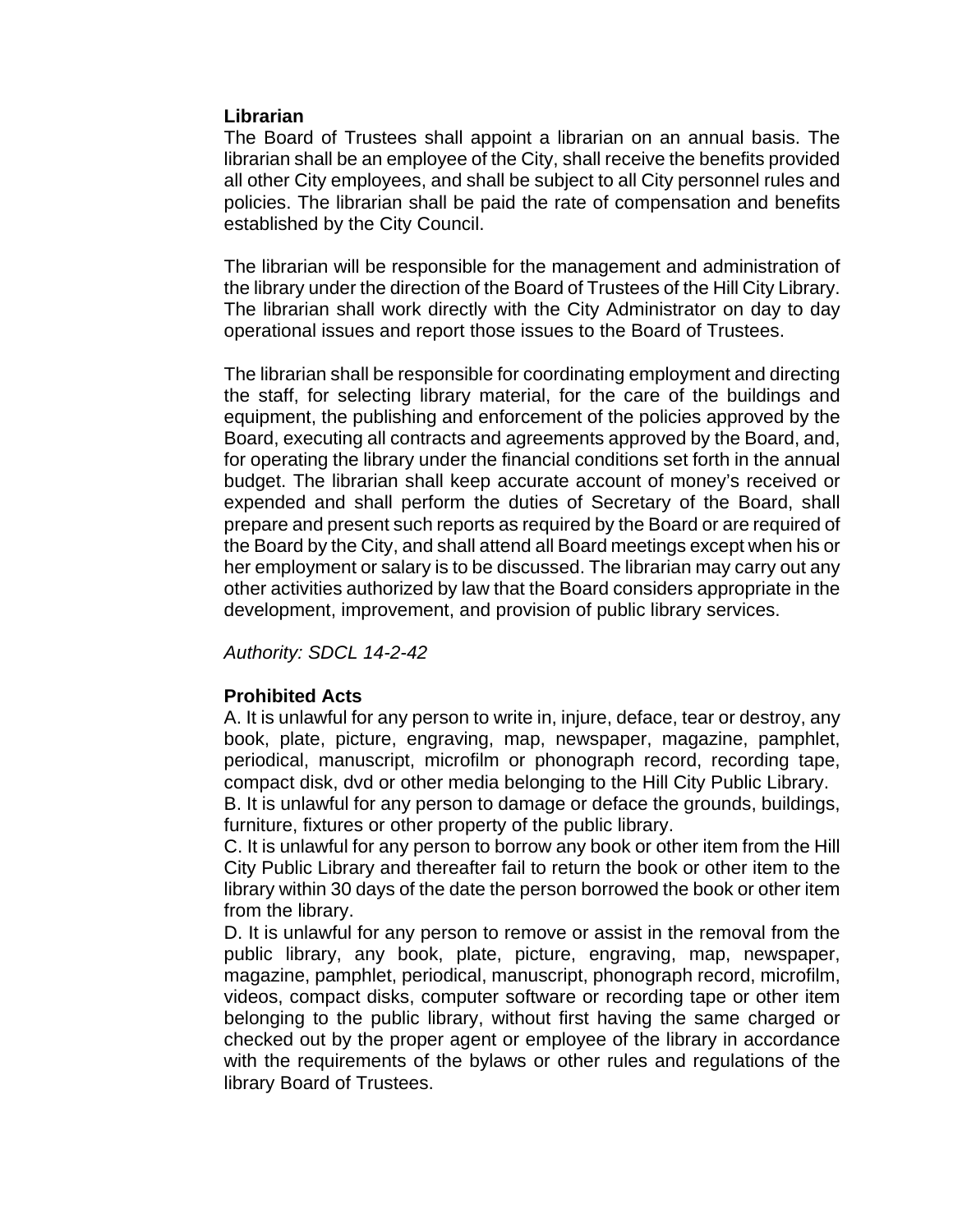#### **1.06.09 PUBLIC WORKS SUPERINTENDENT AND STREET COMMISSIONER**

A water and wastewater (sewer) superintendent shall be hired by the City Council. The salary for the superintendent shall be determined by the Board. The superintendent shall be responsible for the proper and sanitary operation and maintenance of the city water and wastewater plants. All operators of such plants shall be certified by the State Health Officer as provided by law. The fees for license application and renewal shall be paid from town funds.

*Legislative History Authority 1995 Revisions SDCL Ch 9-12-3,* 

*36-22A-18*

# **CHAPTER 1.07 CODE OF CONDUCT; FEDERAL GRANTS**

#### **1.07.01 APPLICATION**

This Code of Conduct applies to all officers, employees, or agents of the City engaged in the award or administration of contracts supported by federal grant funds.

*Legislative History Authority 1996 Revisions SDCL § 9-1-5* 

# **1.07.02 REQUIREMENTS**

No officer, employee, or agent of the City shall participate in the selection, award or administration of a contract supported by federal grant funds, if a conflict of interest, real or apparent, would be involved. Such a conflict would arise when:

- A. The employee, officer or agent;
- B. Any member of his or her immediate family;
- C. His or her partner; or
- D. An organization which employs, or is about to employ any of the above has a financial or other interest in the firm selected for the award.

Officers, employees or agents of the City shall neither solicit nor accept gratuities, favors, or anything of monetary value from contractors, potential contractors, or subcontractors.

| Legislative History | Authority       |
|---------------------|-----------------|
| 1996 Revisions      | SDCL $\S$ 9-1-5 |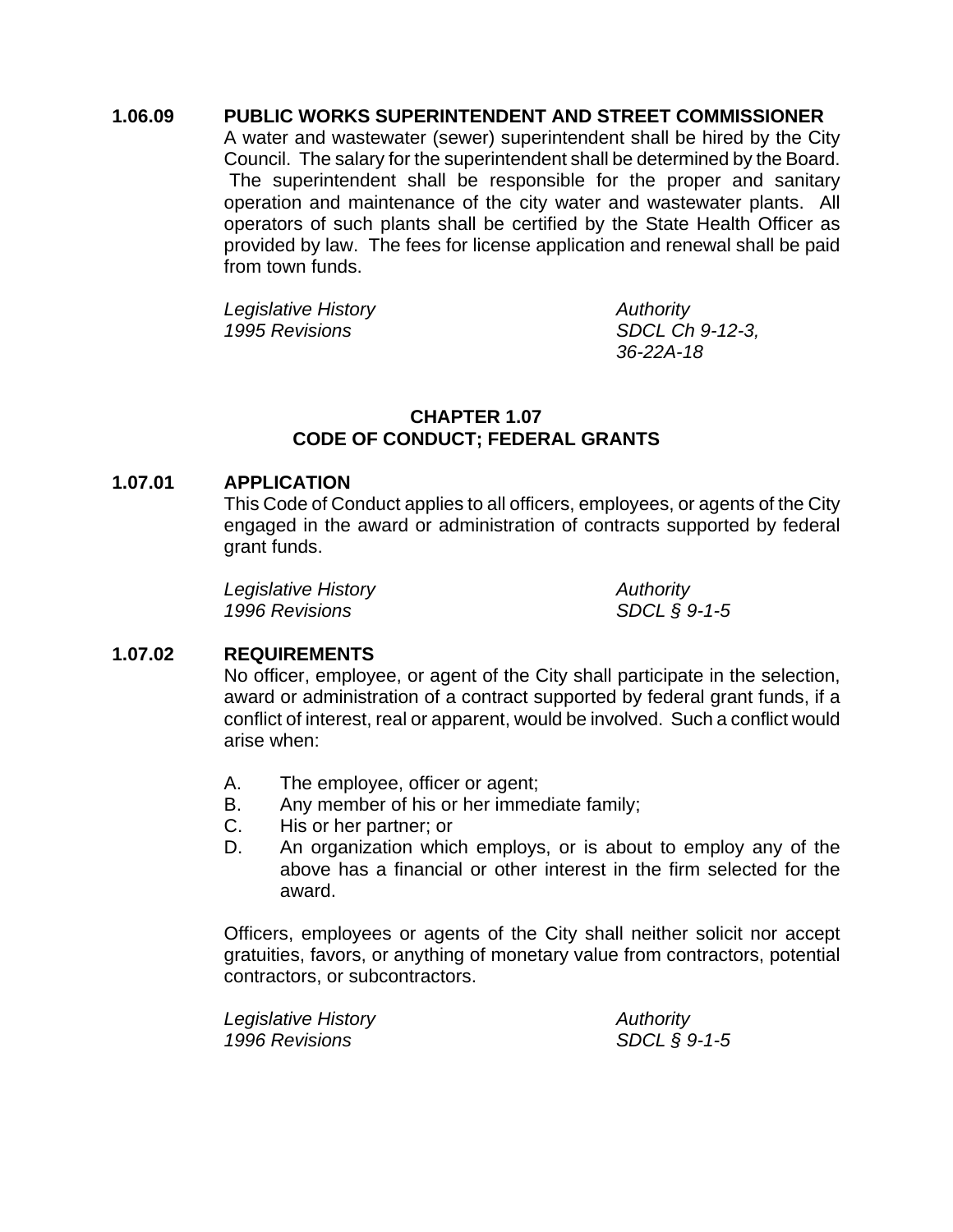#### **1.07.03 REMEDIES**

To the extend permitted by federal, state or local laws or regulations, violation of these standards may cause penalties, sanctions, or other disciplinary actions to be taken against the City officers, employees, or agents or the contractors, potential contractors, or their agents.

*Legislative History Authority 1996 Revisions SDCL § 9-1-5*

#### **CHAPTER 1.08 FINANCIAL REGULATIONS**

# **1.08.01 PROPOSAL OF BUDGET BY CITY FINANCE OFFICER**

The City Finance Officer shall prepare a recommended budget in August for the fiscal year beginning the following January first. The finance officer shall receive estimates of receipts and expenditures from the departments of town government (supra, 1.05) and make necessary investigations concerning the budget.

| Legislative History          | Authority                 |
|------------------------------|---------------------------|
| 1974 Revisions Ord. No. 2.01 | SDCL § 9-12-3,            |
|                              | $9 - 21 - 2, 9 - 22 - 23$ |

#### **1.08.02 FORM OF RECOMMENDED BUDGET**

The recommended budget shall include receipts and expenditures of the general fund, the liquor fund, water and sewer fund, other special funds, outstanding bond issues and special assessment funds, if any, and shall comply with the manual published by the State Director of Audits and Auditor.

*Legislative History Authority 1974 Revisions Ord. No. 2.02 SDCL § 4-11-6,9-21-6* 

# **1.08.03 CONSIDERATION OF BUDGET BY CITY COUNCIL**

The City Council shall consider the budget and entire annual appropriation ordinance at the first meeting in September or within 10 days thereafter as provided by law.

*Legislative History Authority 1974 Revisions Ord. No. 2.03 SDCL § 9-21-6*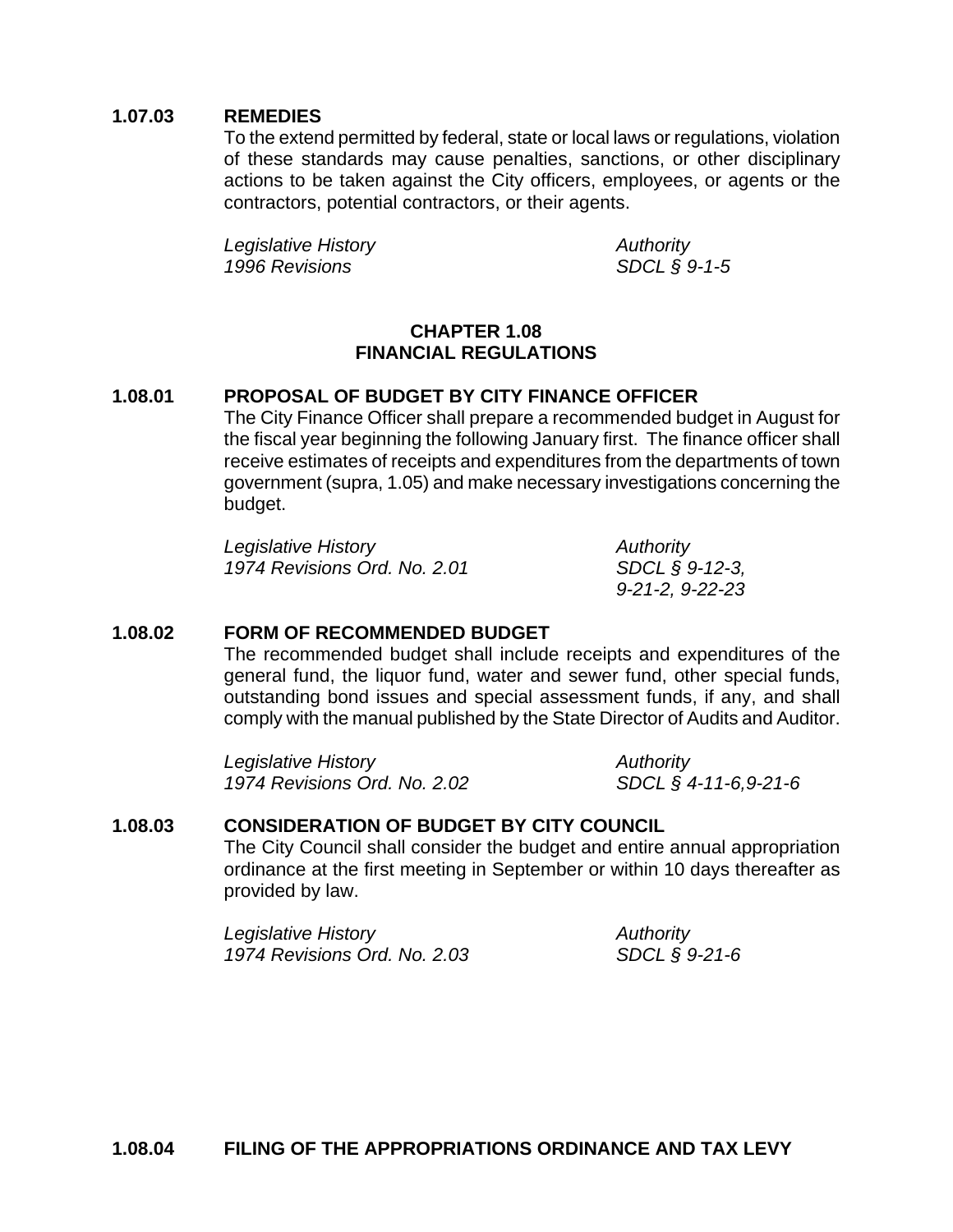The appropriations ordinance containing the budget and the tax levy shall be passed by at least a majority of the governing body and filed with the county auditor on or before October 1, or each year as prescribed by law.

*Legislative History* **Authority** *Authority 1974 Revisions Ord. No. 2.05 SDCL § 9-11-19, 1996 Revisions 9-21-20* 

#### **1.08.05 CONTINUATION OF SPECIAL FUNDS**

The special funds created for the receipt of revenue from the municipal liquor store and the water and sewer service shall continue in existence. Monies from these two operations may be transferred to the general fund. The City Council may set up other special funds as it finds necessary and as allowed by law.

*Legislative History Authority 1974 Revisions Ord. No. 2.06 SDCL § 9-22-16 1996 Revisions* 

#### **1.08.06 WARRANTS AND RECEIPTS**

All warrants shall be signed by the Mayor and countersigned by the Finance Officer and in all other ways comply with state law. The City Finance Officer shall be responsible for using consecutively numbered receipts for better fiscal administration. The Finance Officer shall keep a warrant register which shall show in columns arranged for that purpose the number, date, and amount of each warrant presented, the name of the person presenting the same, the date notice for payment is made, the amount of interest and the total amount paid thereon.

*Legislative History Authority 1974 Revisions Ord. No. 2.07 SDCL § 9-22-18, 1996 Revisions 9-23-3* 

# **1.08.07 REQUIRED EFFORT TO KEEP WITHIN BUDGET**

It shall be the obligation of all municipal officials, elected and appointed, to make reasonable efforts to keep within the expenditures specified in the City budget and to limit supplemental appropriations except for real financial emergencies.

*Legislative History 1974 Revisions Ord. No. 2.08 1996 Revisions*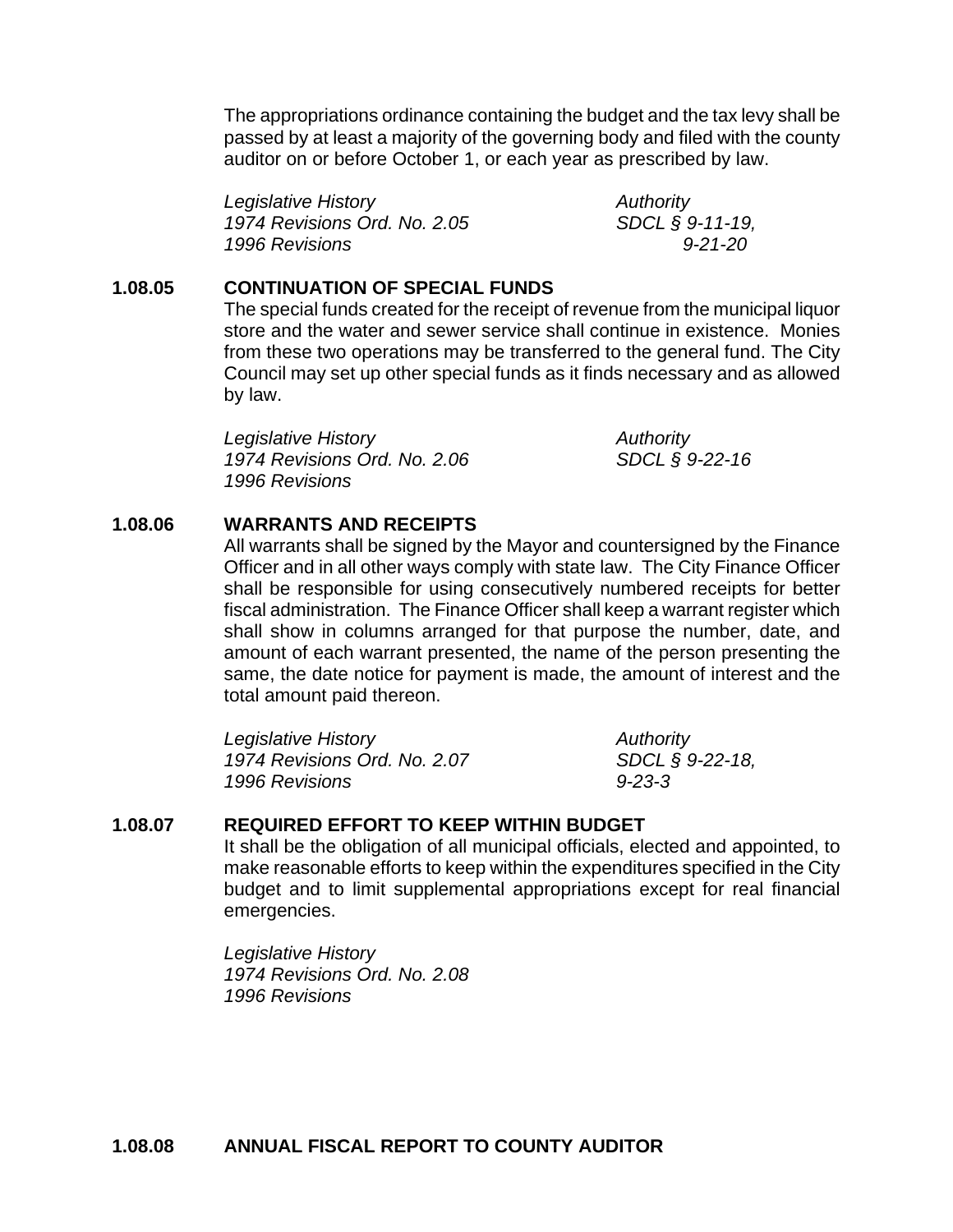It shall be the duty of the City Finance Officer to report to the Pennington County Auditor the total indebtedness, and the purpose for which issued, the liabilities, assets, resources and the total receipts and disbursements for the fiscal year past or as of December 31.

*Legislative History Authority 1974 Revisions Ord. No. 2.08 SDCL § 6-9-1 1996 Revisions* 

#### **1.08.09 AUTHORITY TO ISSUE BONDS**

The governing body of a municipality has authority to issue general obligation bonds and bonds for special purposes that pledge the credit of the municipality after a special or regular municipal election sixty percent of the voters assent to issuance of the bonds. A resolution must be passed by the board stating the need for a general obligation bond. An ordinance passed supporting the issuance of revenue bonds must state specifics of the proposed undertaking, the maximum amount of the bonds to be issued, the maximum interest rate and the number of such bonds.

*Legislative History Authority 1974 Revisions Ord. No. 2.20 SDCL § 9-26-2, 9-19-1* 

*9-26-3, 9-40-5* 

#### **1.08.10 BONDS TO BE COUNTERSIGNED BY AN ATTORNEY**

All bonds issued by this municipality, general obligation, special purpose and others shall be countersigned by an attorney actually residing in the state of South Dakota and duly licensed to practice therein. All bonds not countersigned as provided above shall be void and unenforceable.

*Legislative History* **Authority** *Authority 1974 Revisions Ord. No. 2.21 SDCL § 6-8-8, 6-8-9 1996 Revisions* 

#### **1.08.11 SPECIAL FUNDS**

The gross receipts from all operations built by issuance of revenue bonds shall be deposited in a special fund from which shall be drawn money only for maintenance of the operation and payment of interest to the bondholders. When the bonds have all been paid, receipts shall go to the general fund.